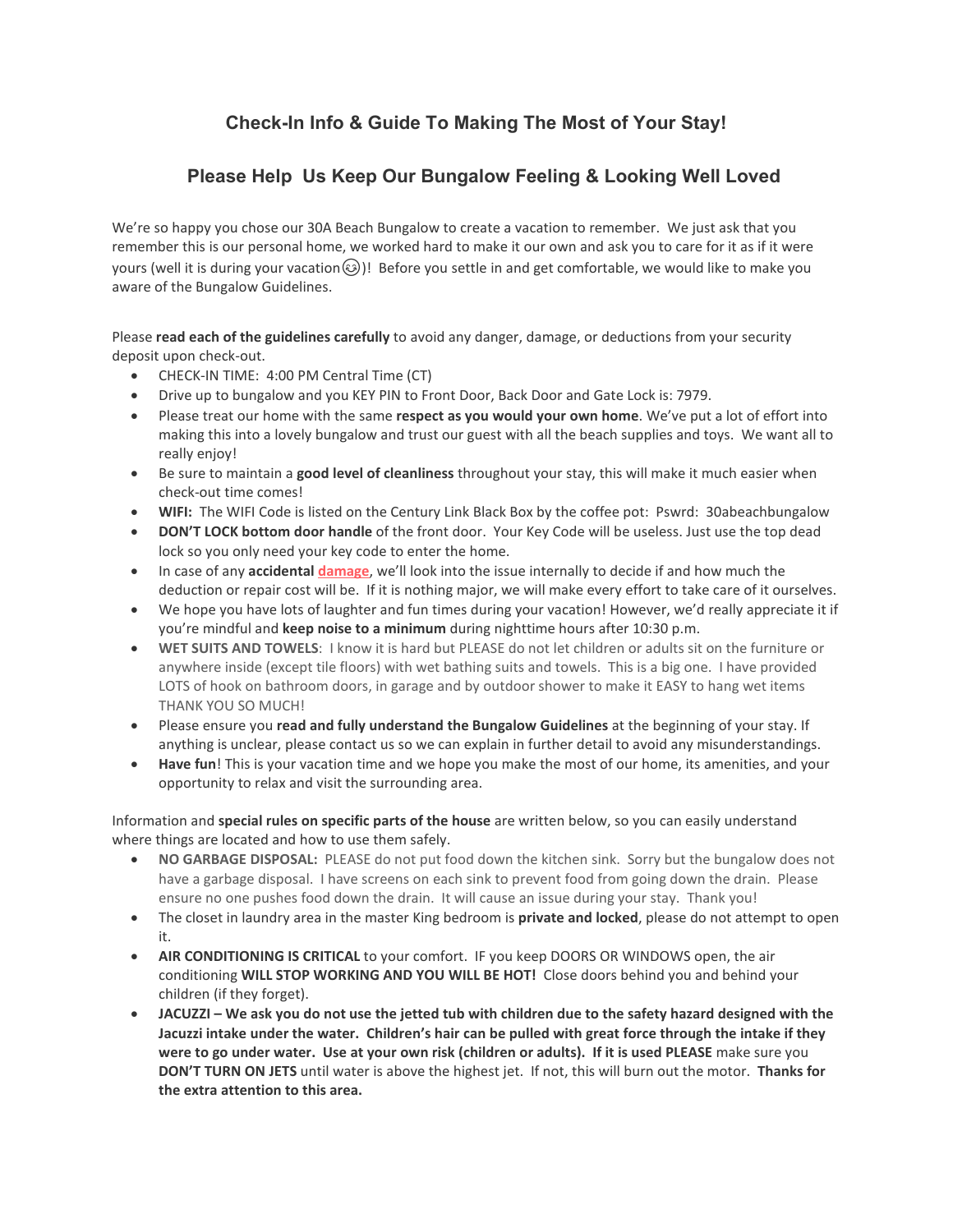• Cleanliness is a priority, so please **remove shoes** before entering the home. We chose light colors to keep the space bright and beautiful so need our guest to help us keep these non-standard rental colors and furniture clean and free of shoe marks, food, and dirt.

*Initials: \_\_\_\_\_\_*

1 of 3 Pages

- **TRASH DAY:** Trash is picked up on Tuesday and Friday! You can put out night before in the GREEN trash can on side of house by gate to back yard or early a.m. (by 8 a.m. to be safe).
- **ELECTRICAL BOX:** You will find the **electric panel** in the garage on wall and one on outside wall opposite end of outdoor shower. Please only open in the unlikely case of a power outage or blown fuse. If more assistance is needed contact the property manager.
- **NO PARTIES** only the guest that you have registered during your reservation are permitted on the property. If there is a special request, please message the Property Manager, to inform them of the circumstances and names you are requesting to visit.
- **Trash Day**: Tuesday and Friday. Put trash in green trash can and take to curb early a.m. (by 7:30 a.m.CST) or evening prior.
- **Keurig Coffee Maker**: A starter kit is ready for you to enjoy. Sometimes you need to turn on the switch on the backside near bottom. Enjoy!
- **Specialty Kitchen Supplies**: If you use specialty items like the Fondue Pot or Raclette Grill, please be sure to take time to clean these items as the cleaning crew does not include these non-dishwasher items in their fees $\circled{c}$ . It will still be worth it...YUMMY & FUN!
- **FIREPIT**: only allowed if there is no ban on building fires in the area. You must check local guidelines before building a fire. If you can, you must do so with great responsibility and safety. Smore's are fun, out of control fires are not!
- **ROCKS in firepit area**. Even though these are tempting for small children to play with and throw, please make this a point to ensure our rocks stay where will placed them. In addition to being hard to place them all, our mowing service could get injured if thrown through the lawn. Thanks in advance.
- **BIKES & LOCKS\***: Use at your own risk. If you take out the bike, take a lock. If you have children with you, group their bikes onto the bike lock. 4 locks are provided and should be sufficient to pair up bikes to lock. If a bike is stolen, that is the responsibility of the renter to replace. Thank you for understanding.
- **KAYAKS**: Use at your own risk. Paddles, seats, and life vests are provided. Children should always be supervised when using Kayaks.
- **LIGHT SWITCHES**: light switches do not make sense. I did not build the house so out of my control. So, cannot figure out what switch turns on what light….do a walk around and familiarize yourself with it. I have a few labels above some light switches to help you out. It is a beach house...so I can't complain  $\circledcirc$
- **DISHWASHER:** IF IT IS PLASTIC, IT GOES ON TOP SHELF ONLY. Thanks for ensuring proper washing of our cookware and kitchenware.
- **BIKE COES:** I number each "LOCK" with the coordinating CODE. Please take a bike lock when using off property.

*Initials: \_\_\_\_\_\_*